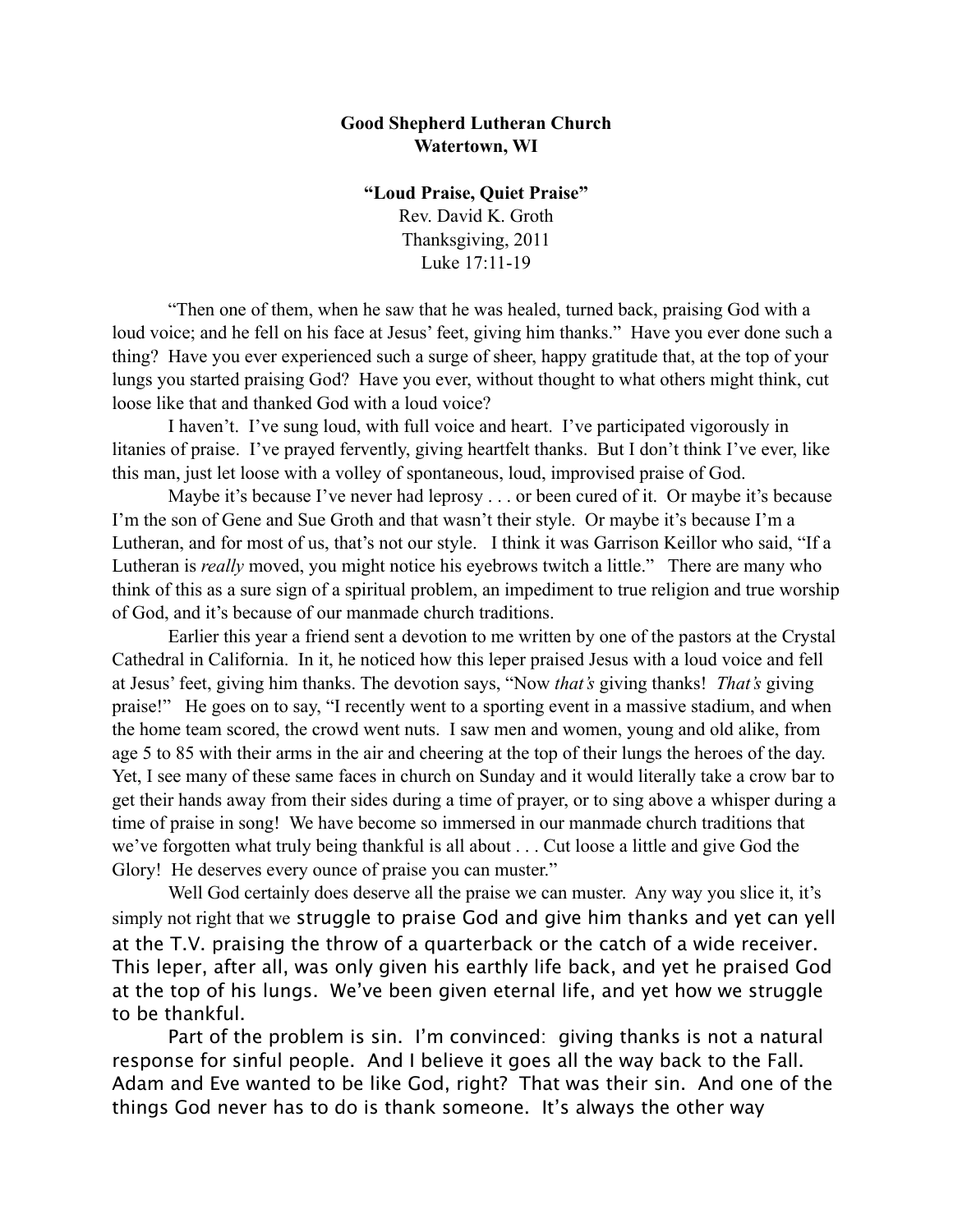around. People thank God. God doesn't thank people. So people like you and me who, because of sinful nature, don't want to have to thank anyone. It would necessarily mean we are not the self-made, self-reliant, self-sufficient, powerful demigods we want to be. So our sinful nature wars against giving thanks.

Maybe you've noticed it. Maybe you've noticed how hard it is sometimes to be grateful . . . or for others to be grateful. It's like lining up a young child before his grandmother and saying, "Say 'thank you' to Grandma. Come on now, you can do it, 'Say thank you.'" And the child cringes and buries his head in mom's skirt and starts to weep. "Come on, you can do it!" And the child digs in his heels, and you know, he really can't do it. And grandma knows it too and tries to defuse the situation and says "It's okay" and quickly changes the topic so the child is spared the awful, awful task of giving thanks. Sometimes you and I don't want to have to say thank you either and it's because we're made of the same stuff as those nine lepers. They were glad to be healed, for sure, and they knew they should probably go back to thank Jesus. But a greater part of them just longed to get on with their lives. Maybe they told themselves, "We'll look for him tomorrow, and thank him then."

Adam and Eve wanted to be like God. So do you. So do I. Therefore, it can be hard to give thanks. For the same reason, we want to be powerful because God is powerful. We want to always be in control because God is always in control. And we never want to say, "I'm sorry" because God never has to say that.

Some time ago, in a fit of frustration, (more like a tantrum) I said to Gail, "I'm forever saying, 'I'm sorry' to people and I'm just sick of it. 'I'm sorry.' 'I'm sorry.' 'I'm sorry.' Always me saying I'm sorry and no one ever saying it to me!" Deep down, Adam and Eve wanted to be like God, and so do you . . . and so do I.

Nine of the ten lepers failed to give thanks. One of them fought off his ingratitude and made his way back to Jesus and thanked God with a loud voice. But I would submit that's not the only way to give thanks, and maybe not even the best way. Did he remain grateful for the rest of his life? I'm sure he did. Did he spend the rest of his life shadowing Jesus and shouting his thanks and praise. I doubt it . . . nor would Jesus want him to. There were better things for both of them to be doing. I think that man quickly returned to the more routine rhythms of life: work, Sabbath, child rearing, caregiver for aging parents and that's good too, isn't it?

Similarly, maybe you've heard it (or thought it yourself), "If we really believed that the Lord gives us his body and blood for the forgiveness of our sins, we wouldn't process back to our seats. We'd sing and dance and shout and laugh our way back to our seats." You really think so? I don't. I believe it is his body and blood for our forgiveness and that forgiveness gives life and salvation. But that doesn't make me want to bump knuckles with anyone, or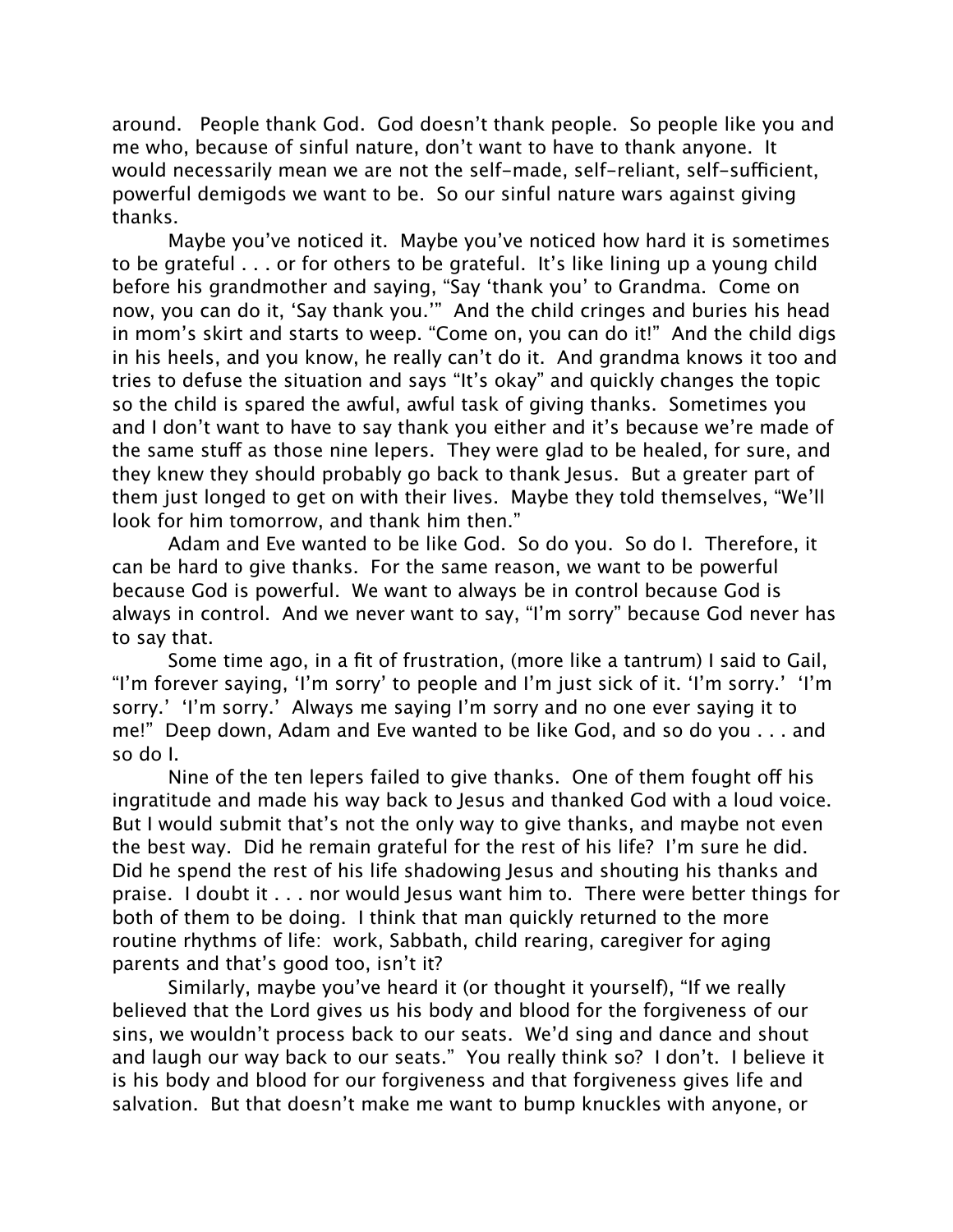yell my head off in praise, and it certainly doesn't make me want to dance. It makes me want to pray, privately, quietly, but sincerely, "Thank you Lord. Thank you." It was my dad's habit after communion to open up the hymnal to that prayer for after communion. "I thank and praise You for feeding me the life-giving body and blood of Your beloved Son, Jesus Christ." I have no doubt in my mind that his thanksgiving was just as genuine as that leper's, even though there was no microphone sensitive enough to pick it up. In other words, there are lots of things to feel guilty about in the world. We should feel guilty about ingratitude. We should not be made to feel guilty about quiet gratitude, or quiet praise.

There's also the danger of making a show of piety, so that we appear grateful and pious. Jesus was never much impressed with that. I'm thinking of how he reacted to the Pharisees praying in public with maximum visibility, or how they gave alms to the poor with great fanfare. I'm thinking of how Jesus reacted against those who whitened their faces to amplify the effects of fasting. I'm thinking of how he was not impressed with the wealthy heaving their great bags of coins up to the temple treasury and dumping their contents in with a loud racket. He wasn't opposed to that; it just didn't impress him all that much. They were giving out of their wealth. It wouldn't have a great impact on them. What did impress him, however, was the quiet plink of the widow's mite, because it was everything she had. It would have a great impact on her. Outward shows of piety do not deceive God. In Mark 6, Jesus said, "Isaiah was right . . . 'These people honor me with their lips, but their hearts are far from me'" (v. 6). Better to have with quiet, humble faith than loud shows of faith.

Three years ago at the church workers' conference, a worship leader told us to give God a big hand of applause. When we didn't perform to his liking, he scolded us, so we clapped a little louder. It was louder, but it wasn't genuine. I didn't feel praise and gratitude. I felt manipulated. It's like taking hold of dog's tail and wagging it to make him feel happy. Mostly it will just annoy the dog. I'm not convinced God needs or even wants our applause, our whooping and hollering in here or anywhere else for that matter. I think he's far more interested in genuine gratitude and praise, whatever the volume. And, of course, it's not that he needs our gratitude and praise in the first place, any more than he needs the cattle on a thousand hills. But we do need to give him thanks. We do need to praise him . . . for our own health and wellbeing.

So on this Thanksgiving, if we are to be genuine, we should put more effort into the awareness of the gifts he's given than into our response to those gifts. If we are to be genuine in gratitude and praise, we should first take the time to do an inventory of all that God has given us, and then the gratitude and praise will come quite naturally. We won't have to force anything. So, regularly, routinely, and especially when you start feeling sorry for yourself, get off of that rail and start recalling all the gifts God has given you. Start with the the easy ones: family, friends, food, clothing. Then go to the next level: for